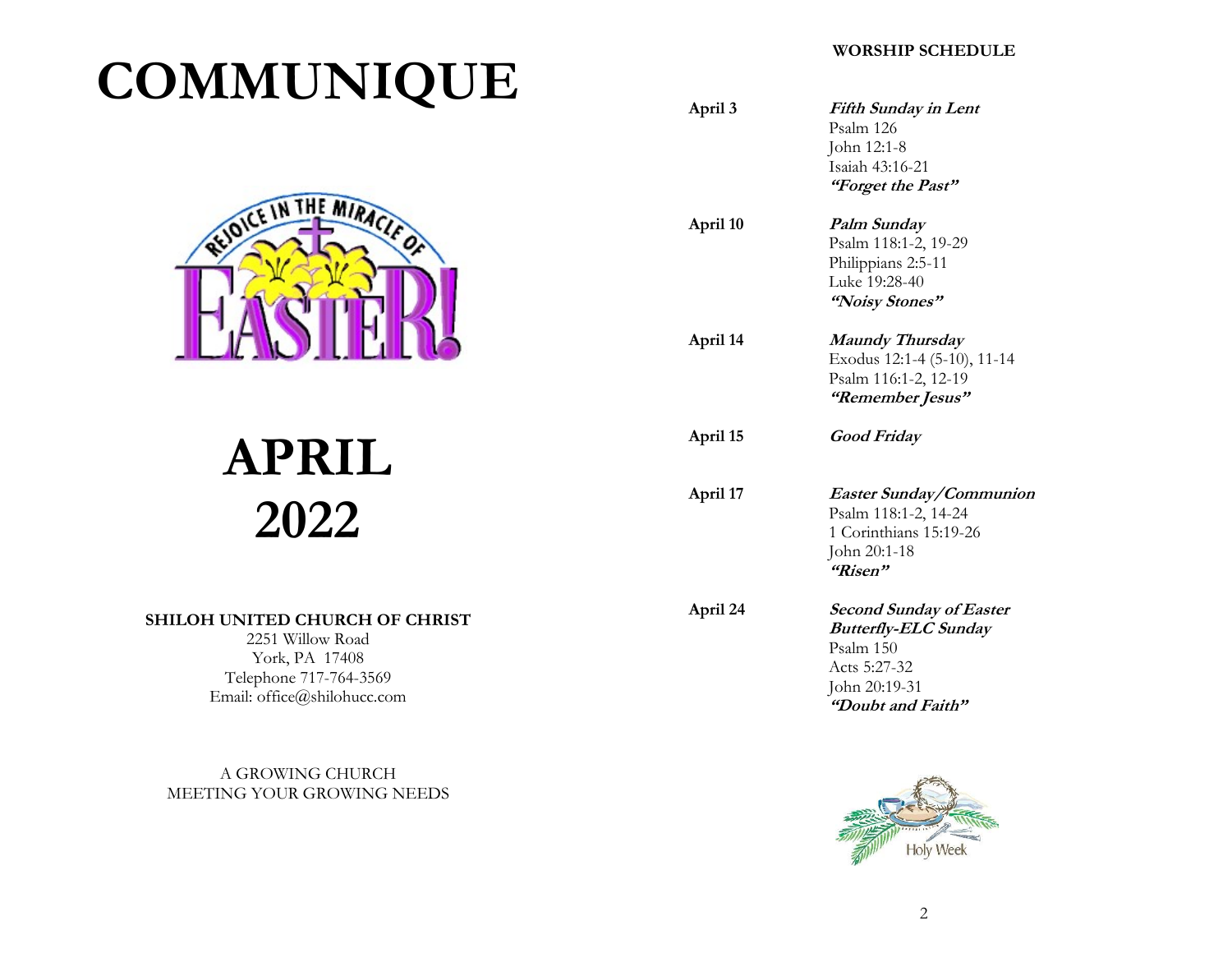

"'Where, O death, is your victory? Where, O death, is your sting?' ...thanks be to God, who gives us the victory through our Lord Jesus Christ." (1 Corinthians 15:55&57 NRSV)

#### Dear Brothers and Sisters in Christ,

Easter brings new life. With the blossoming of spring, new life surrounds us. I have to share a little secret. Spring is my favorite time of the year. How can we be anything but grateful, when we see new life surrounding us in the flowers, leaves, grass, and especially in all of God's creatures, playing happily in the sunshine? Over the years, we see spring repeat this dance, almost as if she also held a sacred secret. And she does...Over and over again, God winks at us, wondering when we will understand.

Easter brings hope not only for this life, but for life everlasting. Christ's resurrection reminds us that God's love enfolds us and carries us, not only through the ups and downs of this existence, but even beyond the grave. Easter brings new life, eternally.

Having a baby changed my life. After experiencing new life spring forth from my body four years ago, I am looking at the celebration of Easter from a whole new perspective. God's love and grace have created a new heart in me. It isn't a theory anymore. The new life of spring doesn't just mean baby sheep, baby bunnies, chicks and buzzing bees. Now I witness the miracle of new life every day. Sophia, my daughter, enriches my soul with miraculous lessons. Every moment is precious. I am a student of life, once again. I am continually trying to learn from her. I want to look at every single thing with "new eyes," with a sense of childlike wonder.

Life is meaningful; even with its ups and downs. The mountaintop defines the valley; and the struggle in between has no meaning without both of them. In the middle of our journey, sometimes this meaning is not clear to us. But even if we are struggling, faith gets us through. Our faith reminds us that eventually the stone will be rolled away. Our faith reminds us that in the end, Jesus Christ is Lord, and "every knee shall bow before him." (Philippians 2:10) Our faith reminds us that God is in control. It teaches us that God's grace creates, sustains, and maintains us, not only at Easter, not only at springtime, but for eternity.

#### PASTOR'S MESSAGE (Cont'd)

This time of the year always gives us hope. God brings new life, and at the same time God regenerates the weak. With God, there is always hope. If we are open spiritually, the celebration of Easter can restore our souls.

The Good News of our Christian faith is this: we have hope in the face of hopelessness and death. We have hope, in the face of pandemics and wars. This earthly life is but one chapter in a grand novel written by God. In Jesus Christ, we have received a glimpse into a greater level of existence. In Him, we have been freed from the anxiety and pain of this temporal realm. In Him, we find everlasting life.

So, with the apostle Paul we can rejoice and say:

""Where, O death, is your victory? Where,  $O$  death, is your sting?" ...thanks be to God, who gives us the victory through our Lord Jesus Christ." (1 Corinthians 15:55&57 NRSV)

> Rejoicing in Christ, Rev. Melinda



#### MARCH CONSISTORY HIGHLIGHTS

#### Pastor's Report

#### Worship

- Special worship services
	- o February 22nd Marie Wagner funeral
	- o March 2nd Ash Wednesday
	- o March 6th Communion Sunday

#### Administration

- I attended the scheduled meetings, when possible.
- I took two days off for vacation last month (I was sick that week)
- February 23rd Visioning Meeting
- February 24th Outreach Meeting
- March 3rd ELC Board Meeting
- March 9th Worship and Music Committee meeting
- (Upcoming Meeting: Pastor Parish Relations Committee will meet on March 16<sup>th</sup> at 6:30PM.)
- (Upcoming vacation: March  $21^{st}$  to March  $24^{th}$  I will use two days of my vacation.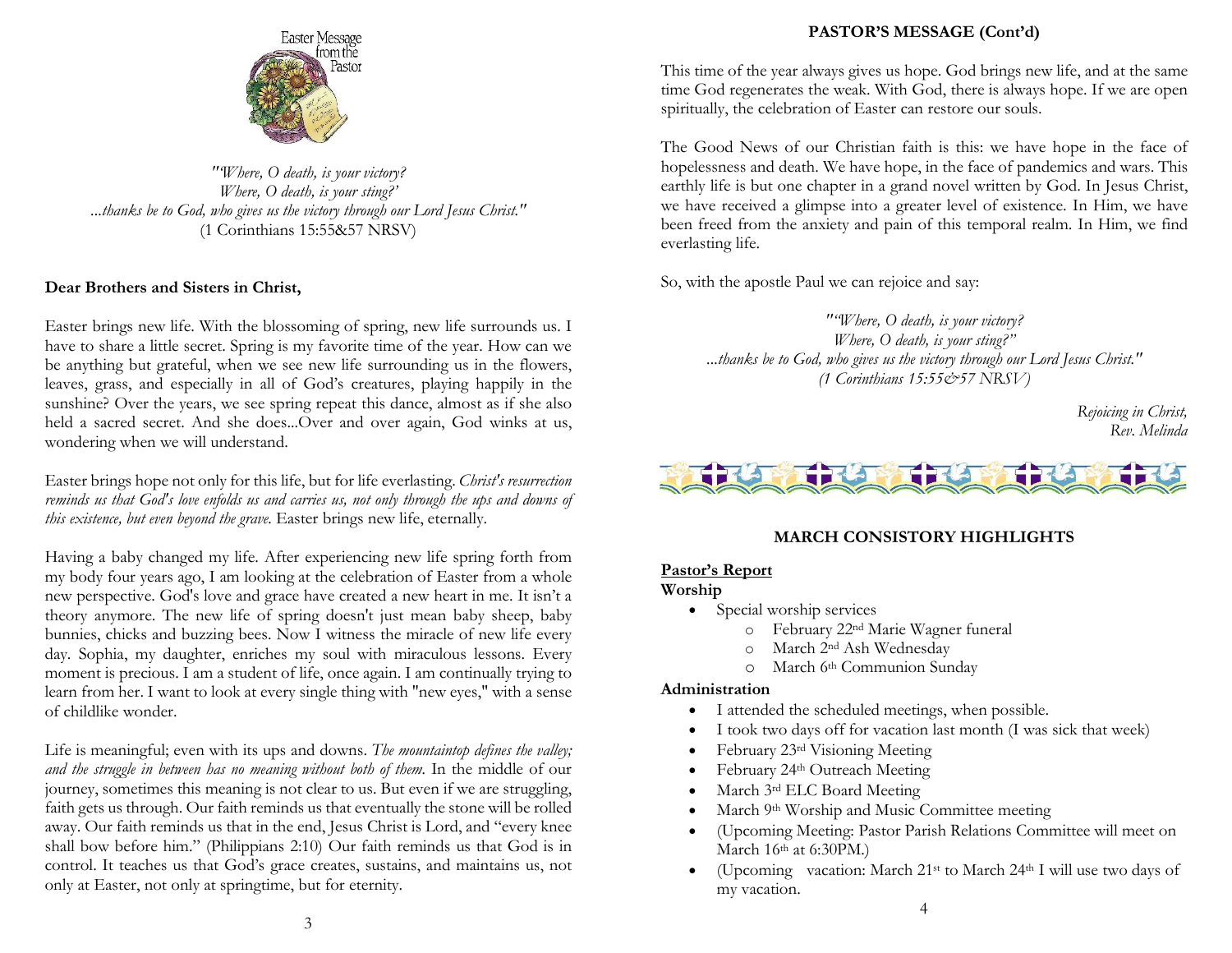## MARCH CONSISTORY HIGHLIGHTS (Cont'd)

#### Pastoral Care

- Home, Hospital and nursing home visits (2)
- Office/lunch meeting (1)
- Phone calls/Facebook private messages  $(10+)$  to our members

## Christian Education

- The Official start for the Grief Group is Friday, March 18th
- We have started another Sunday School Class. Marsha Reiber is leading it on the Book of Psalms.
- The Men's Group will meet later this month. Brad Jacobs is leading it.
- Confirmation class meets twice monthly. Next meeting is March 27<sup>th.</sup>

# New Business-

- A. The following vacation dates for Maira have been approved by Marsha: May 6, 9 & 10 (she will try to find someone to cover in the office 9am-12pm).
- B. Margaret E. Moul (non-profit agency) emailed Maira looking for a space to have a meeting on April 23 from 8am-4pm. Maira sent them the request form but haven't received it yet. Thoughts on waiving fee and just charge them the refundable \$25 key deposit?
	- a. It was agreed to allow Margaret E. Moul space and waive the fee
	- b. It was questioned where they might meet since Jane Harrison will be in the sanctuary that morning setting up for butterfly Sunday.

# Unfinished Business-

- A. Personnel committee–it was decided that this is part of Church and Ministry
- B. Pastor/Parish relations committee
	- a. This committee will also be under Church and Ministry
	- b. This committee includes: Brad and Sue Jacobs, Jane Harrison, Tim and Katie Bentzel, Marsha Reiber and it was decided that Reen Bentzel or Janene Beck should also attend meetings since this committee falls under Church and Ministry
	- c. The first meeting will be March 16, 2022 at 6:30pm.

# Church and ministry -

- o ELC Staff and Director Job Descriptions were reviewed by committee members; Next step is to use the information on them to create Teacher and Director Evaluation Documents.
- o Janene is gathering information from other local churches on what they charge for weddings and funerals as a church–and compile the information and present a document at the next Consistory meeting.

# Worship and Music-

- Sun. Apr. 10 Palm Sunday Brunch (Buffet)- 9:45 10:45 in room 100 (No Sunday School)
- Daffodil Day is March 27
- Lily and Tulip Sale is currently underway \$7.00 each

# MARCH CONSISTORY HIGHLIGHTS (Cont'd)

- April 10 dedicate new candlesticks, vases, bible stand
- April 14 Maundy Thursday service at 7:00 PM communion
	- Dani Bentzel agreed to stream the service
- April 15 Good Friday service at 12pm Zion UCC has been invited to join us. (Susan Emmons is currently their interim pastor)
	- The service was requested to be streamed
- April 17 Easter communion
- April 24 Butterfly Sunday, ELC Sunday, new members will join
- May 1 Music Sunday contribution to Friends of Limon instead of individual awards due to nature of participation during the pandemic considering a luncheon for participants in music programs following the 11:00 service
- May 22 Picnic at Sunset Lane Park 10:00 church service. 11:30 lunch / pot luck for sides and desserts - hotdogs and burgers - individuals provide own place settings and beverage
- Looking to get a sign made "Shiloh UCC" to put up at the picnic and other church activities
- Still working on getting vases to fit what we have, what was purchased does not work
- Next meeting is Tuesday, April 5 at 7:00 PM in room 202

# Outreach/Evangelism -

- o Plan to send postcards for Easter Service to encourage attendance (focus on members who have not yet returned to worship) -to be mailed April 4
- o Proposed increase in online presence through Facebook looking for volunteer to help post events/news
- o Working with Pastor Melinda to orient/welcome new members
- o Next meeting is Thurs. March 24 at 10:00 PM in room 202
- o Family and Children Ministry Coordinator
	- This is an idea from the Visioning committee based on a suggestion during Pastor Danneberger's time at Shiloh UCC
	- This may be passed on to Church and Ministry to expand the job description, etc. and eventually combine with Youth Ministry
- o Next Visioning committee meeting is March 30, 2022

# Church Life –

o Coffee connection has started in the Parlor and is slowly growing Youth Fellowship –

- Easter Egg hunt for ELC & church member on April 10th from 2:00- 3:00pm
- Collections for Eggs and candy are being accepted, trying to get 600 eggs to use
- The ELC teachers will help fill the eggs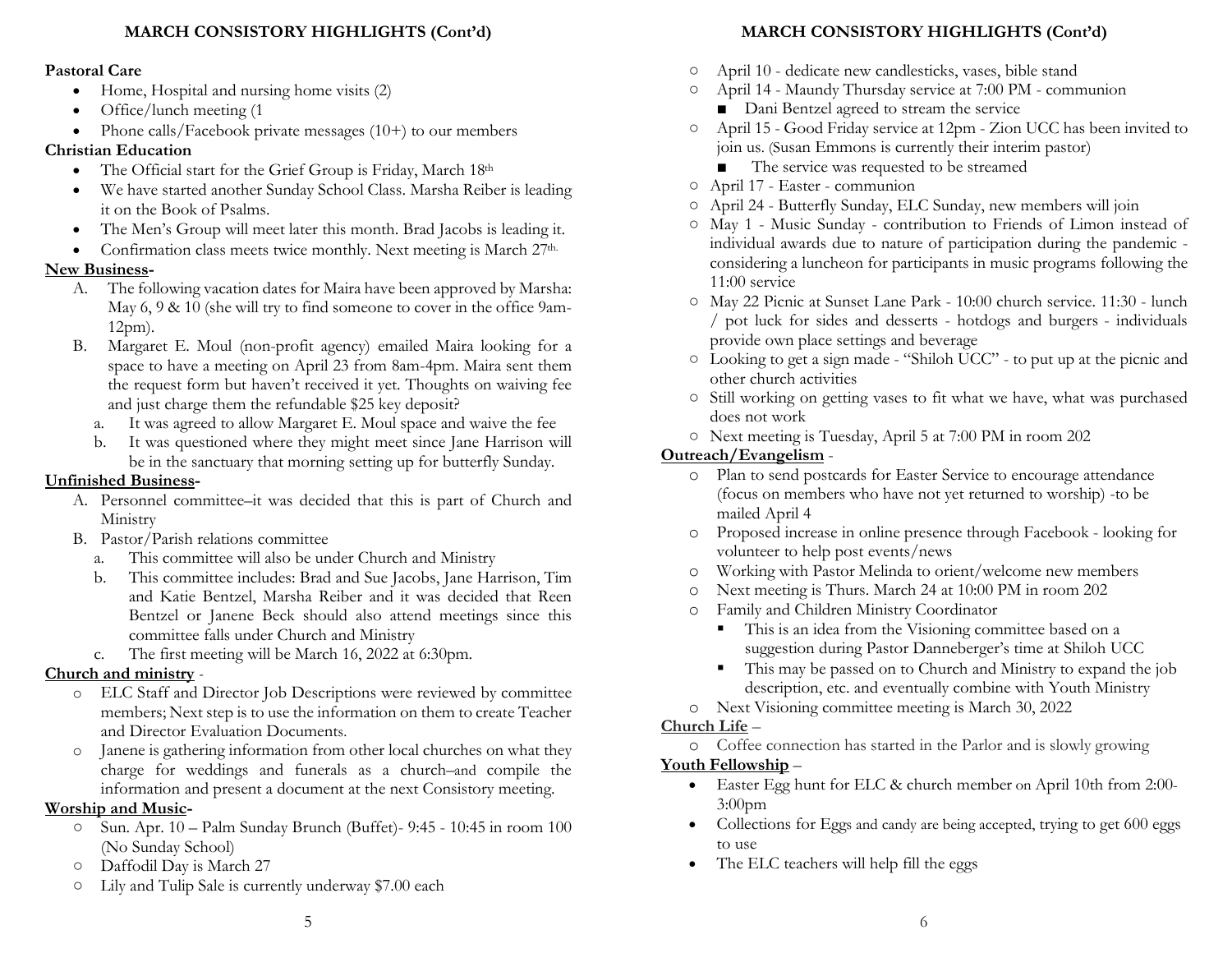#### Christian Ed. –

o Marsha Reiber is leading the curriculum, Journey Through the Psalms, and it is going over very well

#### ELC -

- Advisory Board Meeting February 3.
- Registration continues to be going well.
- Hero Baskets loved by hospital staffs. One hero basket was sent back for the ELC students to have; Wonderful examples of "Passing it On"
- ELC Sunday is April 24th along with Butterfly Sunday.
- Fun Day is May 17th 9:30 11:30 am Would we want to have a Lollipop stand with prizes and inside the prize bag perhaps could be an invitation to come to Shiloh UCC? Plan would include prizes to be given to all attending children, about 250. Cost of plan would be approximately \$500
- One staff member leaving after this year.
- Allison has a vision to secure another room to set up a "Sensory Area" that does not need to be taken down each day. Is there a room available to do this? (Kitchen manipulative area, Interactive play area)
- On May 16 at 9 am all of the ELC teachers (total of 15) have a staff meeting. Would we provide a light breakfast for them as appreciation?
- Consistory agreed that this was doable–maybe a continental breakfast with juice
- Next Meeting is April 7 at 5 pm in Room 100

# Communication and Technology –

- Media quotes came in around \$28,562.70
	- This was brought to the congregation for consideration and the overwhelming majority of the feedback was to move forward with upgrading both audio and video
	- Following a Sallie Hagerman/Jane Harrison motion, the Consistory voted to move forward with the upgrade of both audio and video pending a new quote for our needs
	- The money will come from the \$33,034.76 (as a beneficiary of the Mary Emma Elicker estate), if any other contributions are received for the media upgrade, the money will be returned to this fund.
	- Dani Bentzel will contact Lew Wallace to move forward with the upgrade, minus the rear t.v. option, and pending a new quote reflecting this change
- Recording Children's sermons/Sunday School
- Talked to Jaron about posts on Facebook;
	- Can post things from the UCC, Association, etc.
	- Hopefully going to start posting about events such as choirs, men's breakfast, committee meetings, etc.

# MARCH CONSISTORY HIGHLIGHTS (Cont'd)

# Stewardship-

- o The Committee will next meet on Tuesday, April 19th @ 6 PM.
- o With the name change of this committee from Stewardship to Missions, it was agreed to move this committee, as a bullet point, under the Worship and Ministry Group

# Property Committee-

- Governor has authorized state police to conduct security assessments for places of worship at no charge. Working on confirming visit. Will work on securing a grant, if available, after assessment is completed.
- Discussions ongoing with neighboring businesses using our parking lot during the week.
- Property Committee met on 3/7. Projects for immediate attention include cleaning sanctuary windows, replacing front porch carpeting, sanctuary lighting upgrade and the possible removal of the oak tree in front of church.
	- Looking for volunteers to help with cleaning the windows
	- Considering replacing windows–getting estimates for the worst windows, hoping they would come under \$100 and possibly get families to sponsor windows
	- Boy Scouts have offered to help with church projects
	- Upcoming–possibly replace single/double wooden doors to the Meditation Garden, roof repair, asphalt parking lot
- Kitchen upgrade planned for end of ELC school year.
	- Remove the griddle and install a 3-bay sink to come in to compliance
	- Remove top cabinets
- o Remove wooden countertop and have stainless steel rolling carts

Respectfully submitted, Marsha Reiber, Consistory President



The Brass Altar Vases/Liners- that were purchased last month cost \$149.99, not \$1491.99. We apologize for the error.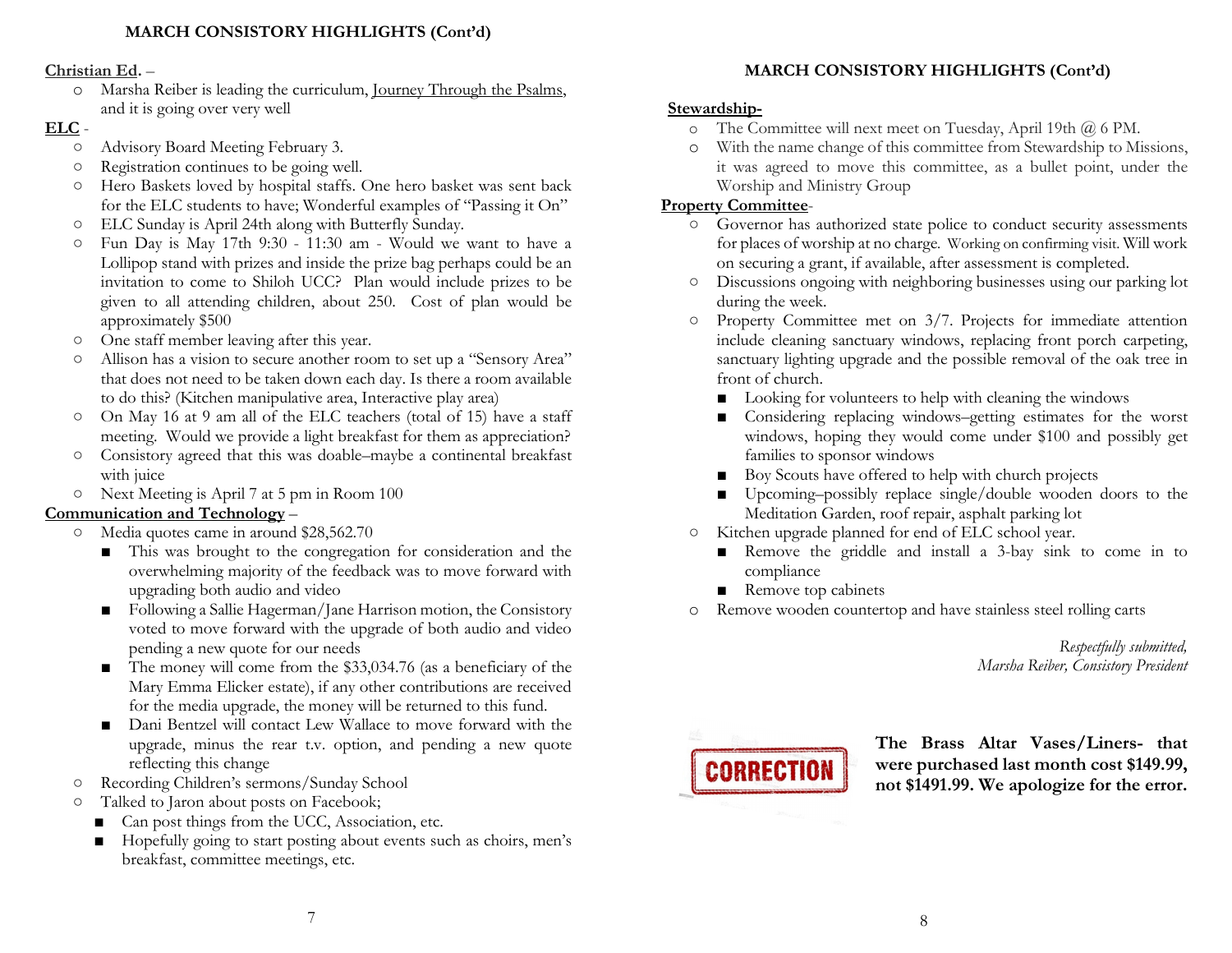## EARLY LEARNING CENTER



The Early Learning Center was blessed by a beautiful yet very busy month of March. The weather seemed to settle a bit and we are hoping that the snow is completely behind us!!

March was filled with many wonderful themes and special days. We began the month celebrating Dr. Seuss with a "theme" for

each day of the week. A Tai Kwon Do demonstration from Master Bob and a worm lesson from York County Solid Waste Authority were both enjoyable and informational. Finally, kites, weather, rainbow and St. Patrick's Day fun rounded out this wonderful month.

March was also the start of our parent teacher conferences. The teachers of our four-year-old classes met with each parent to share about their child's growth since the fall. These conferences will continue next month with our two and three-year-old students.

April is shaping up to be just as exciting and busy for the children. We will explore units on rain, clouds, farms, spring, and Earth Day. Our students will enjoy Easter Egg Hunts both in their classrooms and on Sunday, April 10th hosted by the Shiloh UCC Youth Fellowship. The Pre-K students will be gearing up for ELC Sunday on April 24<sup>th</sup> by practicing their many Bible songs. Finally, each class will experience through Bible lessons, songs, and crafts the amazing story of the death and resurrection of Jesus.

Our registration for the 2022-2023 school year is going very well and many of our classes are filled. Please continue to spread the word about the Early Learning Center.

Thank you for all your support and guidance.

Allison Hartnett, Director





Easter lilies and tulips will brighten our worship on Easter Sunday (April 17). The cost is \$7.00 and orders are due by April 3. Envelopes are available in the narthex and church office. You can turn them in at the office or put in the offering

plate. Please consider helping to make the church a lovely place for Easter morning!

The Women's Guild will be meeting April 4 at 1:00 pm in room 202. The program will be from our study book Leading a Life of Balance, Chapter Three: Balancing Schedules and Interruptions. Susan Reidy will be leading this chapter. We invite all women of the church to join us at any time.



#### <sup>E</sup>VERYONE IS INVITED TO PALM SUNDAY BRUNCH!



On Palm Sunday, April 10, there will be a brunch buffet during the Sunday School hour - 9:45 to 10:45 in room 100. We will not have Sunday School on this day. We hope to see you all there!

Food will be provided by Consistory committees. There will a sign-up sheet in the Gallery.

We are hosting an Easter Egg Hunt for the ELC on Sunday, April 10 from 2:00-3:00 p.m. We are in need of plastic eggs and candy to fill them. There will be a basket in the gallery for the collection. Please drop off any donations by April 4. We are hoping to fill about 600 eggs!





Engaging Women will be meeting on Tuesday, April 12, at 6:30 p.m. in the

Parlor. They will continue with the book called "The Power of a Woman's Words," by Sharon Jaynes.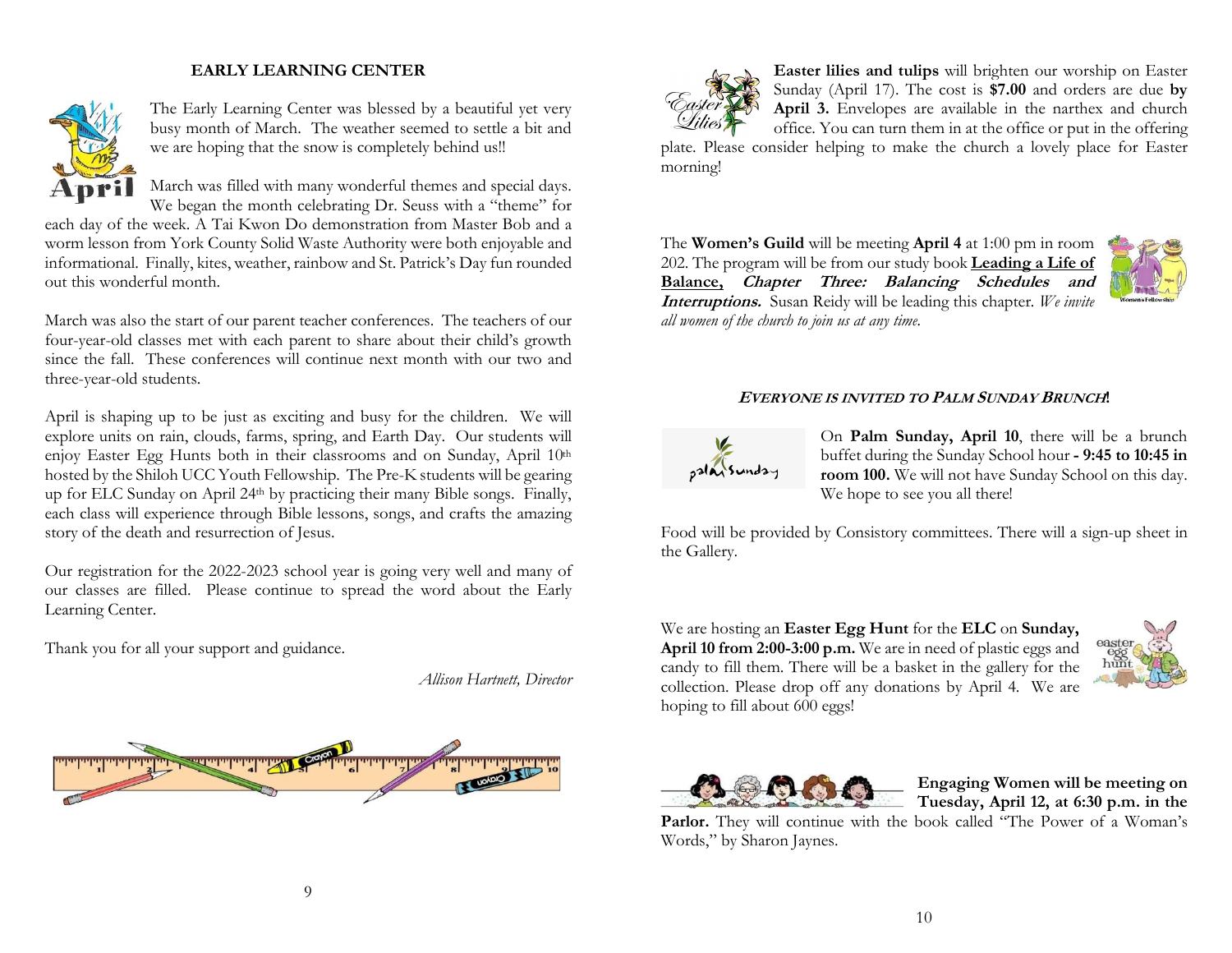

We are asking you to save this date. Sunday, May 22! We will be holding the annual church picnic in a pavilion at Sunset Lane Park. A worship service will begin at 10:00 AM, followed by lunch. Look for additional details in the May Communique and upcoming bulletins. We are hoping many of you will plan to attend.

OUR SYMPATHY to the family and friends of Dennis Heath who passed away on February 20. A memorial service is scheduled for April 9, 2022 at 2:00 p.m. at Leber's Funeral Home. Visitation will be held prior from 1:00-2:00 p.m.





Memorial Gifts were received in memory of Dennis Heath from Beverly Gerberick.& Joan Hamme.

Memorial Gifts were received in memory of Mary Rodgers from G.L & J. L. Knott.

Memorial Gifts were received in memory of Marie Wagner from Jay and Joyce Mummert.

#### Dear Shiloh UCC Members and Friends,



Thank you for all the cards, thoughts, prayers, stories and words of encouragement we received in memory of Dennis Heath. They are important in the healing process and mean so much. We have learned how many people Dennis touched over his 60 years.

The Heath family

## APRIL BIRTHDAY'S

| April 1  | Marguerite Lochman<br>Matthew Schmidt               |  |
|----------|-----------------------------------------------------|--|
| April 2  | Cindy Dunn<br>Stephen Lighty Jr.<br>Doris Robertson |  |
| April 3  | Mark Bentzel<br>Wanda Bentzel<br>Nolan Hull         |  |
| April 5  | Deborah Werner<br>Steven Wilt                       |  |
| April 6  | Cole Davis<br>Pamela Hamme<br>Randy Seifarth        |  |
| April 10 | Leon Leber                                          |  |
| April 11 | Howard Cramer<br>Allison Edgar<br>Inisity Jones     |  |
| April 13 | Kaitlyn Kruza                                       |  |
| April 15 | Dennis Ball<br>Sandra Fox<br>Kaitlin Rentzel        |  |
| April 16 | Aidan Jacobs                                        |  |

Sue Trimble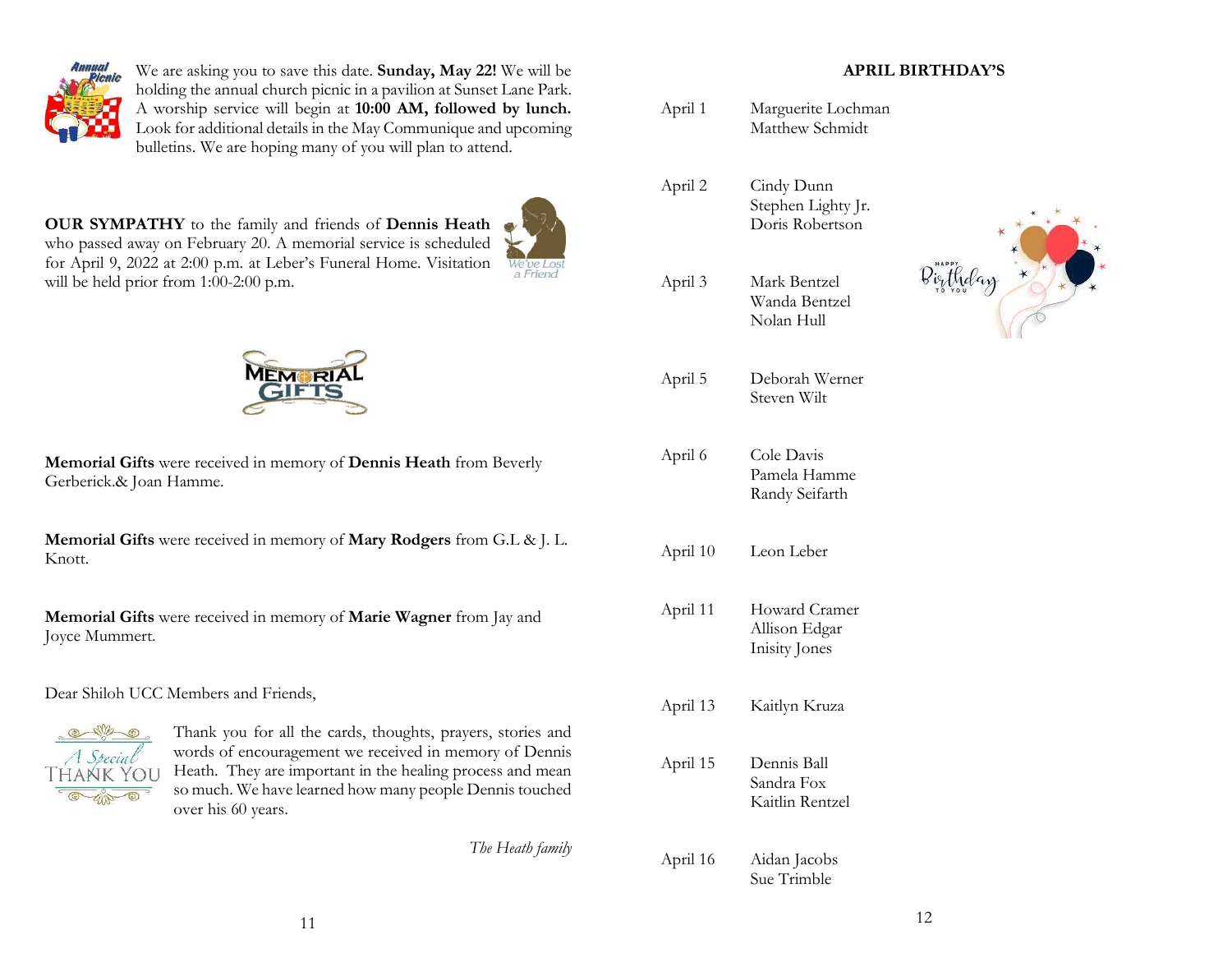#### APRIL BIRTHDAY'S (Cont'd)

- April 17 Marsha Reiber
- April 18 Rosemary Bentzel Troy Bowers Richard Gruver Jr. Raymond Sechrist
- April 19 Lori Behler Joanne Overmiller
- April 20 Ken Goodyear
- April 22 Andrew Gaetjen



- April 24 Milton Hoak Donna Robertson Stephen Sechriest
- April 25 Kendall Garbacik
- April 26 Amanda Bentzel Jay Mummert
- April 28 Uble Frost Marc Glatfelter
- April 30 Hunter Betz



- May 1 Spring Music Sunday
- May 8 Mother's Day
- May 16 Anniversary Sunday/Member Recognition
- May 22 Church Picnic
- May 26 Ascension Day
- May 30 Memorial Day (Office Closed)



NEWS of the 26 Churches of the York Association Like us on Facebook: **yorkucc** YA Email: YAPCCUCC@aol.com Partners in Blessing –Cooperative Mission, Cooperative Ministry

## Walk With Us

On Saturday mornings in April from 8-10am, you are invited to walk with and appreciate together the beauty of God's creation in our county parks. If it is raining on a Saturday morning, the rain date will be the following Sunday afternoon, except Easter, from 3- 5:00 pm. Questions? Contact Dave Martin at davidkmartin6@gmail.com or 716-946- 7349.

| April 2  | "For the beauty of the earth" (soil and land): Heritage Rail Trail,   |
|----------|-----------------------------------------------------------------------|
|          | <b>Brillhart Station</b>                                              |
| April 9  | "For the glory of the skies" (skies and air): Rocky Ridge, second     |
|          | (eastern) parking lot                                                 |
| April 16 | "For the love which from our birth, over and around us lies" (water,  |
|          | streams, rivers, oceans): Gifford Pinchot dam (Rosstown Rd.)          |
| April 23 | "Friends on earth and friends above" (animals and birds): Nixon Park  |
|          | (off of Valley Rd., no dogs)                                          |
| April 30 | "Hill and vale and tree and flower" (trees & plants): John Rudy Park, |
|          | trees, & gardens (south parking off of Mundis Race Rd.)               |

#### Saturday, April 30th, 8am - noon

Celebrate Arbor Day and Nature recreation in our local county park. York Association Community Outreach fellowship event Eastern Hemlock Pavilion @John Rudy County Park - www.youtube.com/watch?v=rc3hc7KOdNE Schedule:

8am - 10am Walk With Us – Join Rev, David Martin in the last of 5 April nature walks – "to appreciate together the beauty of God's creation in our county parks".

8am- 11am Breakfast snacks/beverages Hot & Cold Coffee or Tea, Yogurt, Oatmeal Bars, Fruit

9am – Noon York County Beekeepers Assoc – Display/demo

9am – Noon Tree Movie (10 minutes) - Nixon Park Tree Tenders - Dr Seuss "Lorax" Movie- Who will save the trees?

9 am- Noon Photo Scavenger Hunt – venture around the park to capture Nature in her glory. Gift for participation.

11am-11:30 2 NEW "Historic" tree plantings. PA Master Gardener – Dean Emig @Historic Tree Arboretum Bartlett Tree Experts -100 tree giveaway - tips in planting

#### St. Paul's UCC Stoverstown, 2173 Stoverstown Road, Spring Grove

Soup Sale, April 2, 2022: Ham & bean, chicken corn, & gluten free chicken corn soup available. Pre orders only. Call 717-225-4497 to order by 3/26.